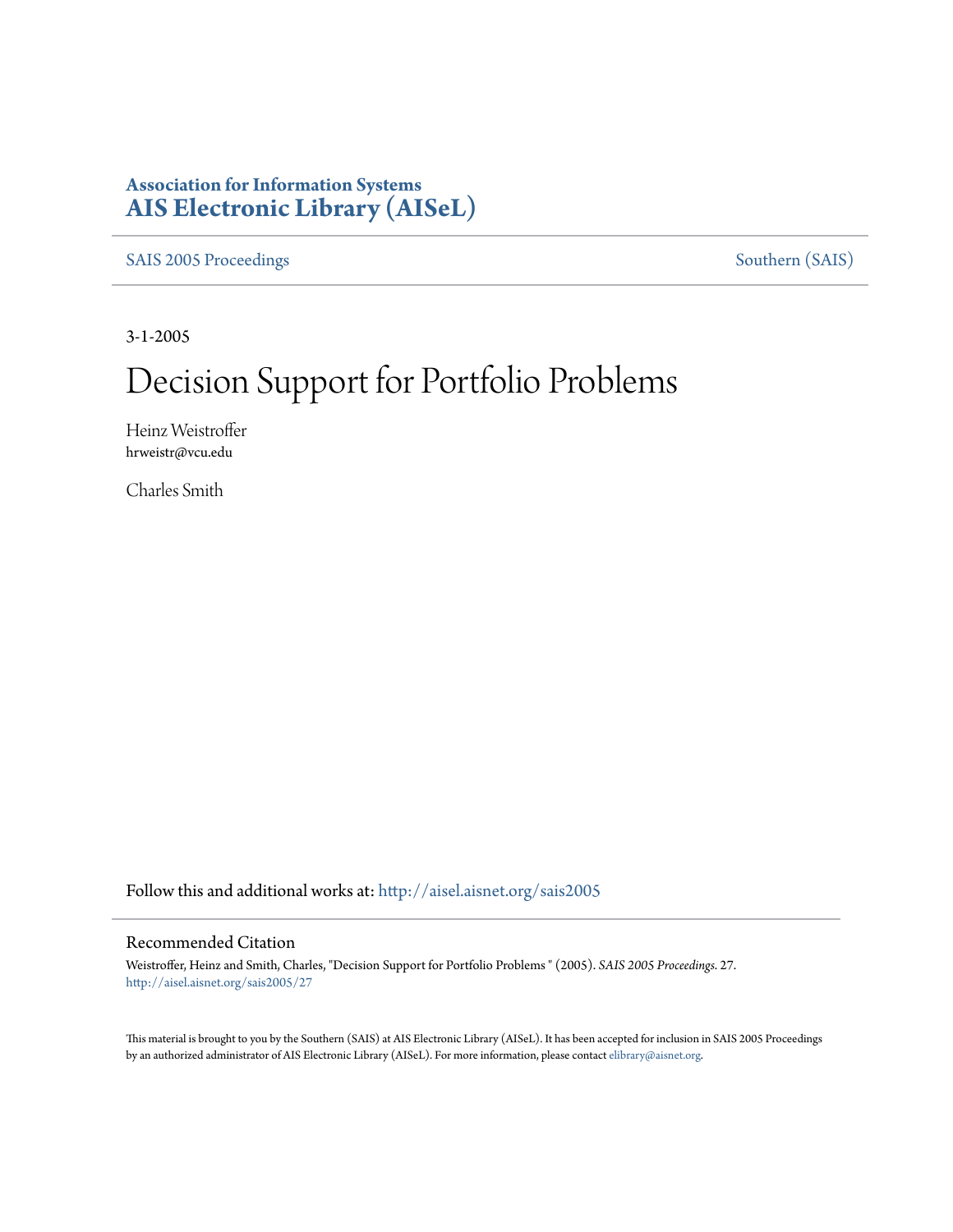## **DECISION SUPPORT FOR PORTFOLIO PROBLEMS**

## **Heinz Roland Weistroffer Virginia Commonwealth University**

hrweistr@vcu.edu

#### **Charles H. Smith Virginia Commonwealth University**  chsmith@vcu.edu

#### **Abstract**

*Many decisions must consider multiple, generally conflicting, decision objectives. And many decisions require not a single solution alternative, but a set or portfolio of alternatives. A business will generally produce a portfolio of products. Government will raise revenue through a portfolio of taxes. A prospective college student is wise to apply to a mix of schools, increasing the likelihood of at least one acceptance. A project team leader needs to select several team members, creating a balance of skills and taking into account the synergy of the team. While the single solution alternative decision problem has been widely studied and many solution approaches and decision support systems have been developed, the portfolio problem has been largely neglected. Specific problem environments have been discussed using heuristic, ad hoc methods, but no general methodology has been developed. This research focuses on identifying the characteristics of portfolio problem, on developing theoretical concepts and formal models to be used in identifying problem types in real world decision environments, and on mapping possible solution techniques to these models.* 

**Keywords:** Portfolio selection, decision making, decision support system

#### **Introduction**

Typically, decisions are based on a multitude of often conflicting decision criteria. A solution is sought that provides the best compromise with respect to these criteria. *Multi-criteria decision making* has become an established field of research, with extensive theory, a wide choice of solution methods, and many available computer-based decision support packages (see, for example, Weistroffer and Narula, 1997). However, there are many decision settings that require a set of solutions, i.e. a portfolio, rather than a single best compromise. Examples include the selection of an investment portfolio, choosing colleges to apply to for graduating high school seniors, deciding on whom to include on a team, etc. Rather than picking a best single investment option, a portfolio is desired that balances security with expected payoff. College applications should include schools that are most desirable as well as schools that are likely to accept. Building a team requires a balance of players with various skills.

There is an abundance of literature on financial investment portfolio selection (e.g. Markowitz, 1952; Elton and Gruber, 1995; Ballestero and Romero, 1996), as well as on research and development (R&D) project selection (e.g., Golabi, 1984; Stewart, 1991; Henig and Katz, 1996). However, most of these publications discuss very specific decision situations and suggest very specific solution methods, usually based on heuristics, and cannot easily be generalized. No well developed theory on solving portfolio decision problems exists, and there are few decision support software packages that specifically address these type of problems.

#### **The Portfolio Decision Problem**

The portfolio selection problem adds an extra dimension of complexity to the ordinary multi-criteria decision problem. Instead of seeking a single solution that maximizes the overall utility, a portfolio of solutions is required. Intuitively, one might want to approach this by solving the multi-criteria problem repeatedly, seeking the top *n* choices to constitute the portfolio. Unfortunately, this approach does not usually result in the most desired portfolio. For example, when a university department is hiring not one new faculty member, but rather needs to fill a number (n) of positions, picking the n top candidates may result in an imbalance of teaching or research specialties covered. The value of each candidate is dependent on the other selected candidates. The overall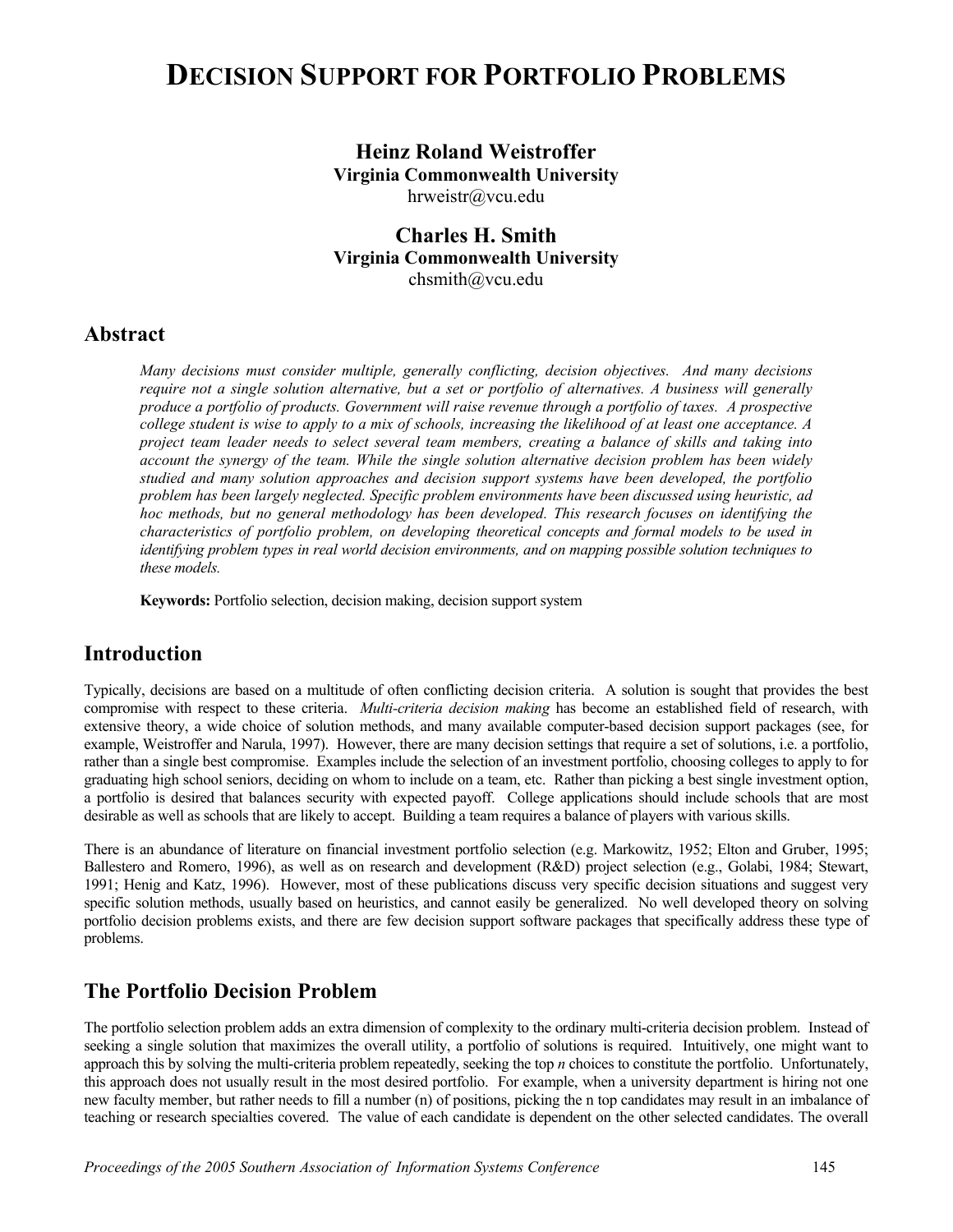best candidate may not even be included in the overall best portfolio, if two medium rated candidates have a higher combined value than picking the top candidate together with his/her best complimentary candidate.

The utility attached to the solution alternatives is not additive, that is, the utility of the portfolio cannot, in general, be expressed as a sum of individual alternative utilities. The synergistic effects of the portfolio must be considered.

To further complicate matters, the number of alternatives in the portfolio may be variable, and picking a portfolio with a fixed number of members constitutes an important special case. For example, suppose an automotive manufacturer decides to develop several new auto engines, to meet the different demands of its customer base. The number of engines in the portfolio is itself an important attribute of the portfolio that needs to be evaluated. A large number of different engines will likely satisfy a greater contingent of customers, but having fewer products reduces production costs.

### **Characteristics of Portfolio Problems**

What we have illustrated above is that when solving portfolio problems, in addition to the existing decision problem attributes, such as perhaps research potential and teaching ability for a new faculty member, or engine power and fuel consumption for designing an auto engine, there are additional portfolio attributes that need to be considered. To exemplify portfolio decision problems, it may be necessary to identify these attributes. These portfolio attributes characterize the type of dependencies that exist between the members of the portfolio.

Generally, the dependencies among alternatives may be classified into three types:

*Additive* – All dependencies can be modeled as constraints, such as "mutually exclusive". The portfolio objective functions are additive with respect to the corresponding alternative attributes. Such problems could be solved using existing multi-criteria decision support systems.

*Multiplicative* – One or more dependencies can be modeled by multiplicative interaction terms in the portfolio objective functions. This is one way of representing synergistic effects existing among alternatives. The multiplicative dependency can also handle portfolio objectives such as probability of success.

*Complex* – If a dependency exists that cannot be modeled by either of the options specified above, one has a complex dependency. Such dependencies can involve portfolio attributes that are not properties of individual alternatives. These include ideas such as balance or variety in the portfolio. The portfolio objective functions may have mathematical expressions or exist on a subjective scale.

Different portfolio decision problem application areas exhibit different typical attributes and thus different kinds of dependencies. Therefore, different solution approaches may be necessary for these different types of problems. On the other hand, portfolio decision problems with similar dependencies and similar portfolio attributes may be approached by the same solution methods (even if the application area is different). Therefore classification of portfolio decision problems becomes important. A preliminary list of portfolio problems that we have identified and possible attributes are shown in Table 1.

| <b>Problem Type</b>  | <b>Attributes</b>                                                      |
|----------------------|------------------------------------------------------------------------|
| Financial investment | expected return                                                        |
|                      | risk spread                                                            |
| College selection    | expected return (best college that will accept)                        |
|                      | risk spread (likelihood of not being accepted to satisfactory college) |
| Team selection       | skill coverage                                                         |
|                      | backup coverage                                                        |
|                      | team play ability (ability to work together)                           |
| Meal composition     | nutrition balance                                                      |
|                      | cost                                                                   |
|                      | taste appeal                                                           |
| Project selection    | expected return (return on investment)                                 |
|                      | risk avoidance (likelihood of any project failing)                     |
|                      | resource utilization                                                   |
|                      | political acceptability                                                |
|                      |                                                                        |

#### **Table 1. Characteristic Portfolio Problem Attributes**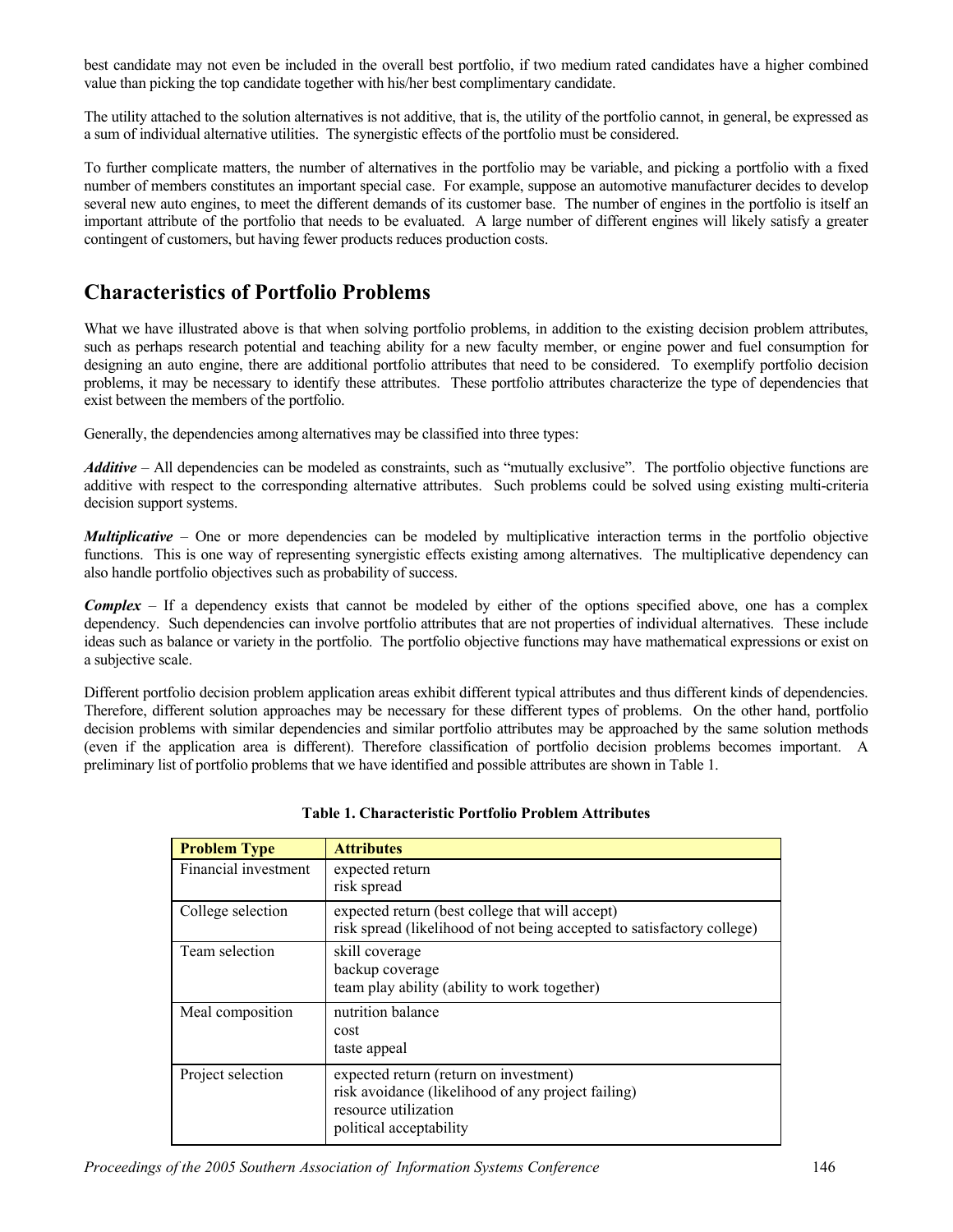| Product design | consumer demand fulfillment (similar to skill coverage) |  |  |
|----------------|---------------------------------------------------------|--|--|
|                | cost                                                    |  |  |
|                | expected return (expected market share)                 |  |  |

### **Solution Approaches to Portfolio Problems**

A general framework for solving portfolio decision problems, loosely based on one proposed by Ghasemzadeh and Archer (2000) is shown in table 2.

| <b>Phases</b> | <b>Steps</b>                   | <b>Activities</b>                                  |  |
|---------------|--------------------------------|----------------------------------------------------|--|
| preliminary   | 1. pre-screen alternatives     | check for compliance with general objectives       |  |
| activities    | 2. perform individual analysis | determine individual criteria measures             |  |
|               | 3. screen alternatives         | check for compliance with individual constraints   |  |
| portfolio     | 4. select optimal portfolio    | use appropriate method to select a portfolio       |  |
| selection     | 5. adjust portfolio            | reexamine general objectives and chosen portfolio, |  |
|               |                                | and if necessary make adjustments                  |  |

#### **Table 2. Solution Framework**

Besides requiring appropriate decision models to put the five steps of this framework in a proper context, we also need specific selection methods (preferably implemented in DSS packages) to execute the fourth and fifth steps. As we stated earlier, most published papers lack a clear theoretical foundation, and concentrate on solving a very specific problem using heuristic methods.

A preliminary review and classification of publications proposing the solution of portfolio type problems is shown in table 3.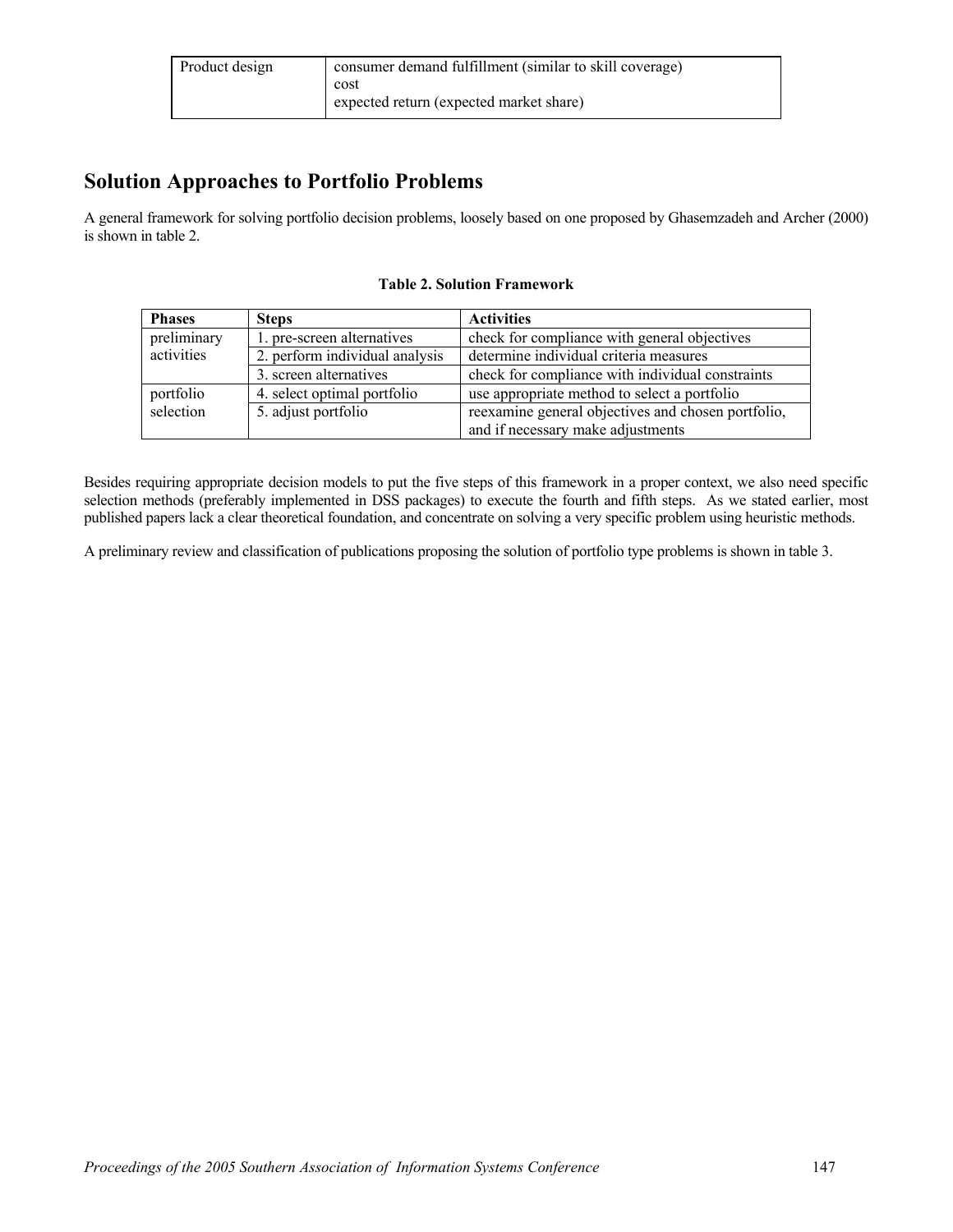#### **Table 3. Portfolio Selection Publications**

| Paper                               | Area                                   | Objectives                                                                                                           | Technique                                                                  | Other                                                                                                                                                                                                                                                          |
|-------------------------------------|----------------------------------------|----------------------------------------------------------------------------------------------------------------------|----------------------------------------------------------------------------|----------------------------------------------------------------------------------------------------------------------------------------------------------------------------------------------------------------------------------------------------------------|
| Santhanam &<br>Kyparisis,<br>1995   | IS project<br>selection                | benefits, risk,<br>costs                                                                                             | non-linear 0-1<br>goal<br>programming                                      | $\sum_{i=1}^{N}b_{i}x_{i}+\sum_{i=1}^{N-1}\sum_{j=i+1}^{N}b_{ij}x_{i}x_{j}+\sum_{i=1}^{N-2}\sum_{j=i+k}^{N-1}\sum_{j=i+1}^{N}b_{ijk}x_{i}x_{j}x_{k}$                                                                                                           |
| Chien $&$<br>Sainfort, 1998         | evaluating<br>desirability<br>of meals | meal color<br>variety, texture<br>variety,<br>presentation<br>appeal, diversity<br>of preparation<br>methods, flavor | multi-attribute<br>decision analysis                                       | construction of desirability scales and<br>multi-attribute value function;<br>used Bayesian approach for flavor<br>desirability scale; tested constructed<br>desirability scales vs. experts                                                                   |
| Mehrez &<br>Sinuany-Stern,<br>1983a | project<br>selection                   |                                                                                                                      | interactive<br>approach<br>terminated by<br>decision maker<br>satisfaction | sequence of 0-1 programs insure only<br>maximal feasible sets are presented; no<br>explicitly defined objective functions;<br>direct utility assessment on sets by<br>decision maker                                                                           |
| Ghasemzadeh<br>& Archer,<br>2000    | project<br>selection                   |                                                                                                                      | collapses to<br>single objective<br>with weighted<br>value function.       | solves single objective 0-1 linear<br>program; only deals with the<br>"portfolio" characteristics through<br>constraints; includes the timing of the<br>project's start in the variable definition;<br>empirical study with undergrads using<br>small problems |
| Fox et al.,<br>1984                 | R & D<br>project<br>selection          |                                                                                                                      | quadratic integer<br>programming                                           | implicitly treats present value<br>interactions arriving at a binary<br>quadratic integer program                                                                                                                                                              |
| Chang et. al.,<br>2000              | financial<br>portfolio<br>optimization | mean, variance                                                                                                       | mixed-integer<br>nonlinear<br>programming                                  | heuristic algorithms (GA, tabu search,<br>simulated annealing); discontinuous<br>efficient frontier with these constraints;<br>approach independent of type of<br>objective function                                                                           |
| Golabi, 1985                        | R & D<br>projects                      | overall technical<br>quality                                                                                         | MAUT, integer<br>programming                                               | technical quality composed of many<br>attributes, but reduced to one via<br>MAUT; other factors handled by<br>constraints; proposals address different<br>components of system (i.e., non-<br>homogeneous)                                                     |
| Mehrez &<br>Sinuany-Stern,<br>1983b | project<br>selection                   | utility                                                                                                              | MAUT, integer<br>programming                                               | linear if additive utility model,<br>nonlinear if multiplicative utility<br>model; each project has probability of<br>success independent of others; more is<br>better, i.e., adding a project can only<br>improve utility                                     |

## **Future Work**

Future work includes a more comprehensive review of publications that propose the solution of portfolio type problems, and the classification of these publications according to the following criteria:

- 1. Application area (e.g. project selection)
- 2. Size of portfolio (fixed or variable)<br>3. Type of decision variables (continuous)
- Type of decision variables (continuous decision variables vs. finite number of alternatives)
- 4. Type of dependencies (additive, multiplicative, or complex)
- 5. Portfolio attributes (defining the type of synergy between alternatives in the portfolio)
- 6. Special constraints
- 7. Solution approach (summary and known methods or tools used)

*Proceedings of the 2005 Southern Association of Information Systems Conference* 148